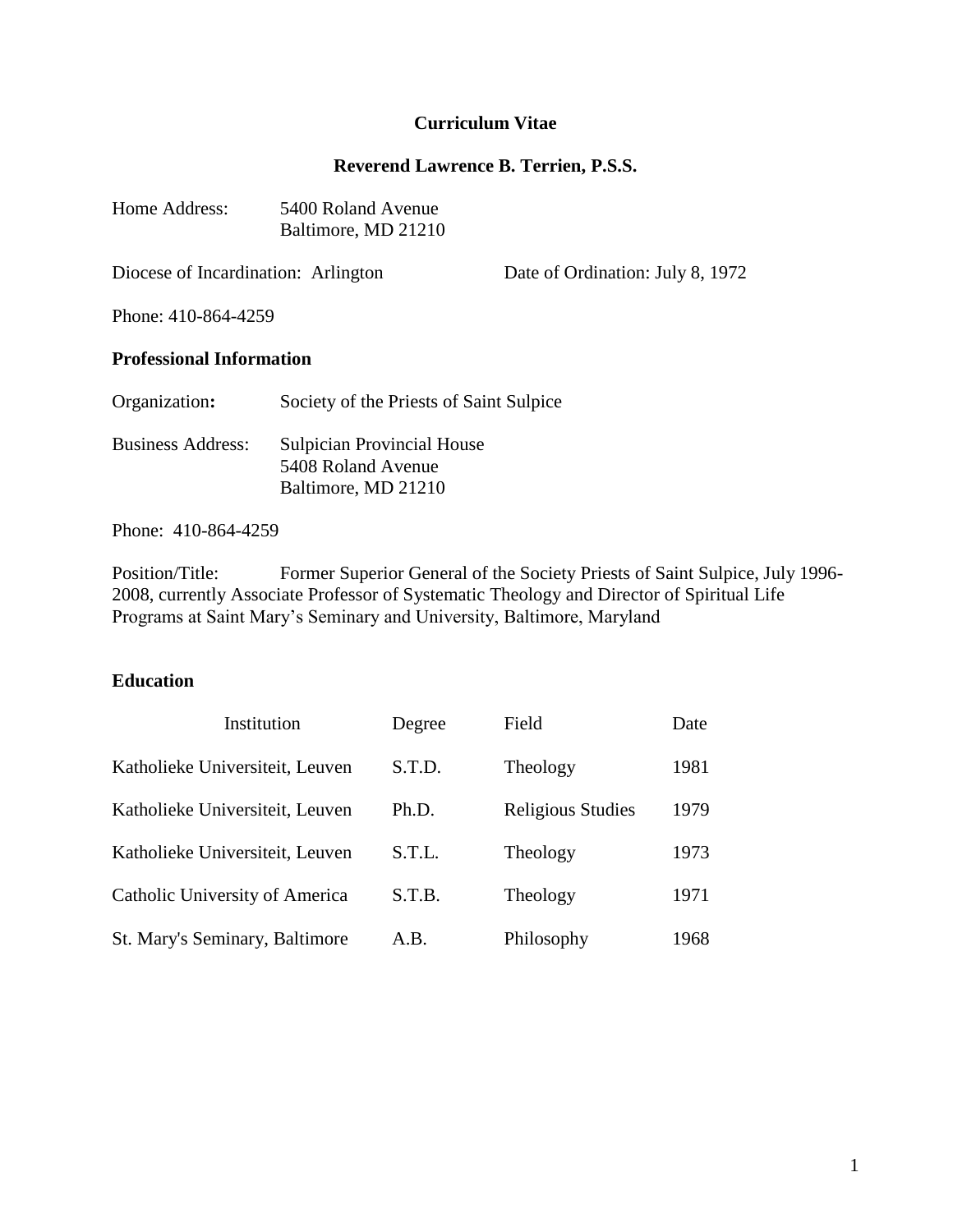**Honors**: S.T.D. received Summa Cum Laude 1981

| Olier Alumnus Medal of Saint Mary's Seminary and University | 1999 |
|-------------------------------------------------------------|------|
| Theological College Alumnus Lifetime Achievement Award      | 2009 |
| The Patrician Award from Saint Patrick's Seminary           | 2010 |

## **Work Experience:**

Associate Pastor, Queen of Apostles Parish, Alexandria, Virginia (1976-1978).

Associate Professor of Systematic Theology, St. Patrick's Seminary, Menlo Park, California (1978- 1986).

Academic Dean, St. Patrick's Seminary, Menlo Park, California (1983-1986).

Vice-Rector, St. Patrick's Seminary, Menlo Park, California (1985-1986).

Rector, Theological College of the Catholic University of America, Washington, DC (1986-1992)

Dean of the Ecclesiastical Faculty of Theology, Saint Mary's Seminary and University, Baltimore, Maryland (1993-1996)

Member of the Provincial Council of the United States Province of the Sulpicians 1985-1990

Member of the General Council of the Sulpicians 1990-1996

Superior General of the Society of the Priests of Saint Sulpice 1996-2008

Associate Professor of Systematic Theology and Member of the Formation Faculty of Saint Mary's Seminary and University, Baltimore, Maryland

# **Publications:**

"Empiricism and Theology in Joseph Butler and George Berkeley", S.T.D. Dissertation, defended June, 1979 (published privately)

"Empiricism and Theological Method in the Works of Joseph Butler and George Berkeley," *Louvain Studies* 8 (Fall 1980), 170-192.

"Joseph Butler and Arguments for the Existence of God", *Louvain Studies* 8 (Spring 1981), 165- 285.

"Theology of Ministry: A Review of Recent Literature", *Louvain Studies* 9 (Fall 1982), 154-175.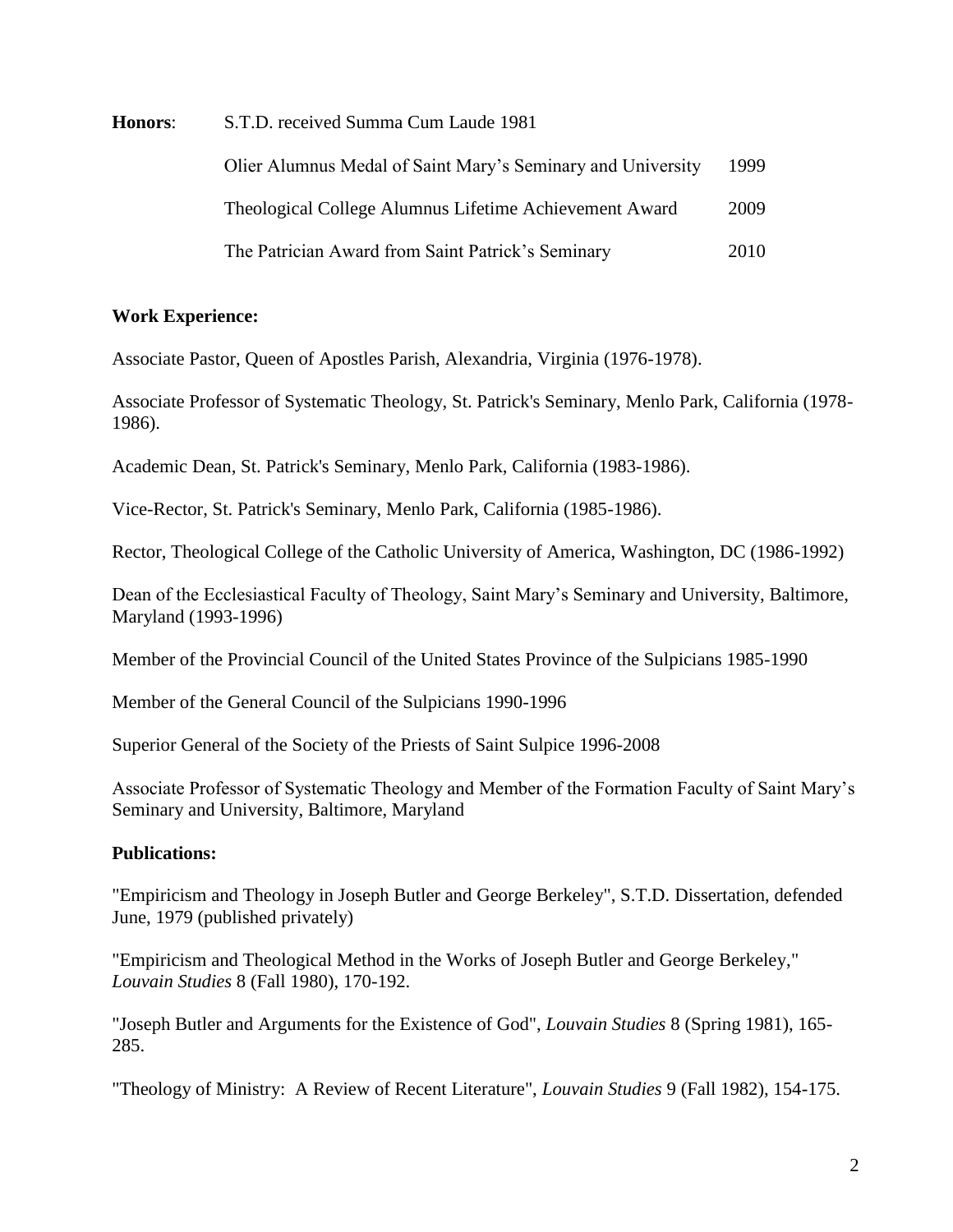"An English Language Bibliography on Ministries, 1975-1980", *Bulletin de Saint Sulpice* 8 (1982), 254-271.

"An English Language Bibliography on Ministry, 1980-1981", *Bulletin de Saint Sulpice* 9 (1983), 230-245.

"The Holy Spirit in Recent Theology", *Menlo Papers: The Holy Spirit* (1983), Menlo Park, CA.

"Admissions Process and Evaluation Process for Students at St. Patrick's Seminary (Menlo Park, CA)", *Bulletin de Saint Sulpice* 10 (1984), 205-207.

"Priesthood and Ministry: A Review of Recent Literature", *Bulletin de Saint Sulpice* 10 (1984), 244-260.

"Priesthood and Ministry: Recent Literature in English", *Bulletin de Saint Sulpice* 11 (1985), 221- 247.

"Scripture Foundations of Ministry: Recent Literature in English", *Bulletin de Saint Sulpice* 12 (1986), 184-203.

"Understanding Priesthood Today: A Thematic Review of the Literature", *Bulletin de Saint Sulpice* 13 (1987), 249-263.

"Priesthood and Ministry: Recent Writings in English", Bulletin de Saint-Sulpice 14 (1988), 234- 245.

"Priesthood and Ministry: Recent Literature in English", *Bulletin de Saint Sulpice* 15 (1989), 166- 182.

"Priesthood and Ministry: A Review of Recent Literature in English", *Bulletin de Saint Sulpice* 16 (1990), 238-264.

"Priesthood and Ministry: A Bibliographical Review", *Bulletin de Saint Sulpice* 17 (1991), 312- 332.

"Priesthood and Ministry: A Review of Recent Literature in English," *Bulletin de Saint Sulpice* 18 (1992), 331-350.

"The Identity of the Priest: Reflections in Light of Pastores Dabo Vobis and Recent Theology in English," *Bulletin de Saint Sulpice* 19 (1993), 40-56.

"Priesthood and Ministry: A Review of Recent Literature in English," *Bulletin de Saint Sulpice* 19 (1993), 255-290.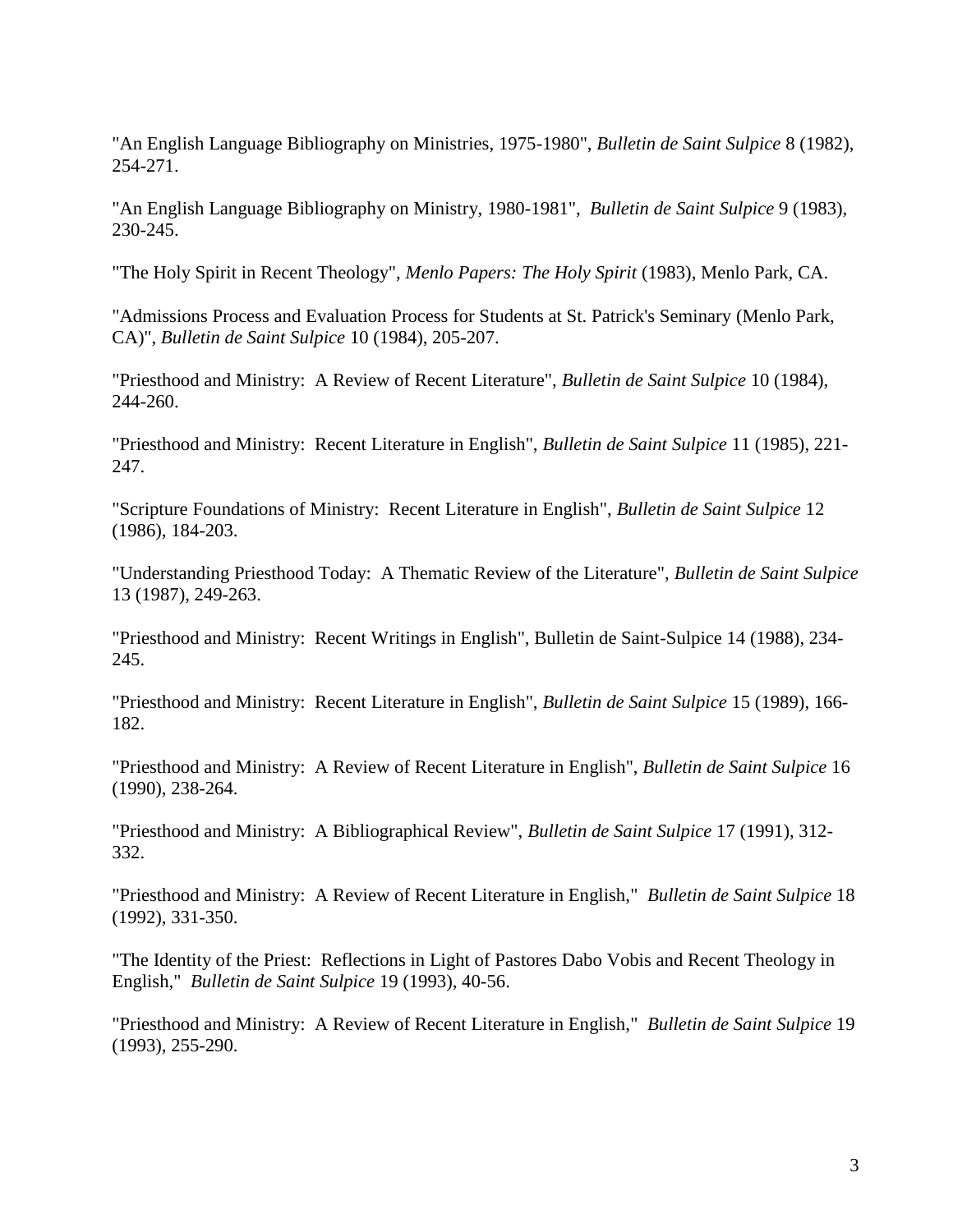"Theology and Spirituality of the Priesthood in Pastores Dabo Vobis and the new Catechism of the Catholic Church," in *Seminary News* in 1994.

"Priesthood and Ministry: A Review of Literature in English," *Bulletin de Saint Sulpice* 21 (1995), 240-252.

"Translating Father Olier: Some Reflections on the Project of Publishing our Founder's Writings," *Bulletin de Saint Sulpice* 22 (1996), 203-207.

"The Identity and Spirituality of the Priest: Some Recent Works in English, " *Bulletin de Saint Sulpice* 22 (1996), 238-257.

"Priesthood and Ministry: A Review of Recent Literature in English," *Bulletin de Saint Sulpice* 23 (1997), 240-252.

"Priesthood and Ministry: Some Recent Works in English," *Bulletin de Saint-Sulpice* 24 (1998), 251-258.

"The Opening of the Assises of the Society of Saint-Sulpice on Priestly Formation," *Bulletin de Saint-Sulpice* 24-25 (1999-2000), 13-20.

"A Review of Donald Cozzens' *The Changing Face of the Priesthood," Bulletin de Saint-Sulpice*  26 (2001), 240-251.

"A propos du livre de Georges A. Aschenbrenner: The Challenge of Diocesan Priestly Spirituality," *Bulletin de Saint-Sulpice* 28 (2002), 223-233.

"Two Recent Works on the Priesthood," *Bulletin de Saint-Sulpice* 29 (2003), 315-332.

"*A propos du livre de Paul J. Philibert*, The Priesthood of the Faithful, *Bulletin de Saint-Sulpice* 30 (2004), 358-364.

"Mère Agnès dans les 'Memoires' de Monsieur Jean-Jacques Olier," in *Agnès de Langeac: Le soucie de la vie en ses commencements: Actues du colloque de Langeac du 15 au 17 octobre 2004*, Paris: Editions du Cerf, 2006, 255-267.

"Concerning the Book of Kenan B. Osborne, *Orders and Ministry*: *Leadership in the World Church*," *Bulletin de Saint-Sulpice*, 31 (2005) 371-377.

A large part of my ministry during my years as Superior General of the Society of Saint Sulpice has been the preaching of retreats. I have preached retreats for the following groups:

The bishops of the eastern region of France The priests of the Archdiocese of Washington, D.C. The priests of the Diocese of San Diego The priests of the Diocese of Raleigh